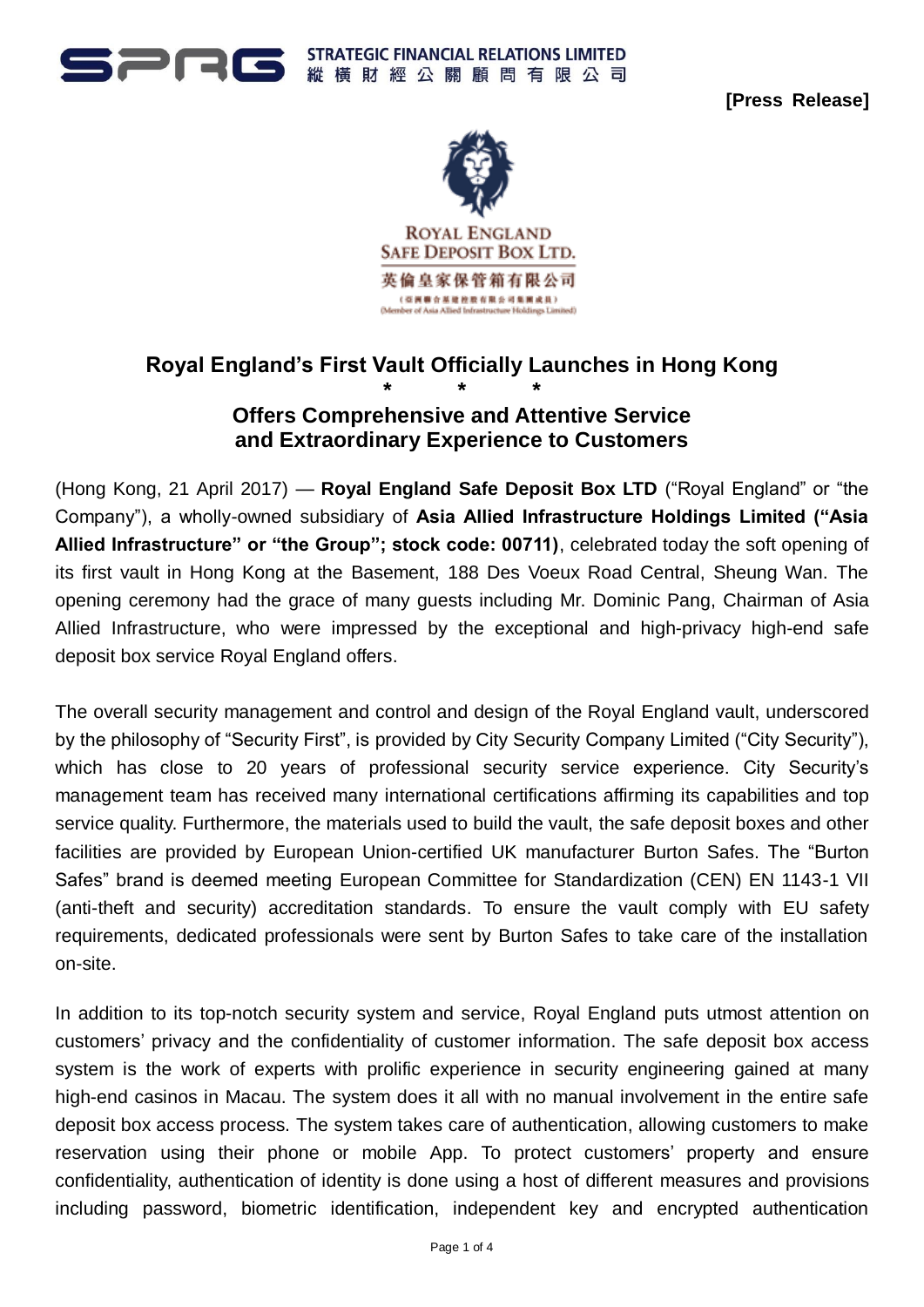#### *Royal England's First Vault Officially Launches in Hong Kong 21 April 2017*

programme of digital security company, among others. Moreover, the reservation procedure makes sure the customer is given a private space for access of the safe deposit box. The boxes are not numbered and a special spotlight system is used to show the position of a specific box, assuring customers that they have all-round protection and the most privacy.

Royal England's vault in Hong Kong is in the heart of Central/Western District, the core business area of the city. It spans about 5,000 sq ft and offers over 1,400 safe deposit boxes and promises customers the most luxurious reception service. In addition, Royal England provides round-the-clock service all-year-round including on holidays and regardless of weather conditions. Customers may also use its secure pick up and drop off service, evidencing the Group's commitment to satisfying all customer needs.

**Mr. Dominic Pang, Chairman of Asia Allied Infrastructure,** said**,** "The business of Royal England is built on the Group's determination to diversify its business. We are pleased that, supported by our rich experience in security services plus leading presence in the infrastructure development industry in Hong Kong, we are opening our first vault in Hong Kong in Sheung Wan to provide safe deposit box service to customers. The vault is equipped with the security system designed for casinos and safe deposit boxes that are EU anti-theft and safety certified and manufactured in Europe. And, complemented by our self-developed identity security measures, it can fully satisfy the need of high-end customers for premium personal safe deposit box rental service. We believe the opening of Royal England in Hong Kong marks the success of the Group in diversifying its business and, with our service scope expanded, we are enjoying greater synergies and competitive advantages, which are going to brace the long-term stable and sustainable growth of the Group."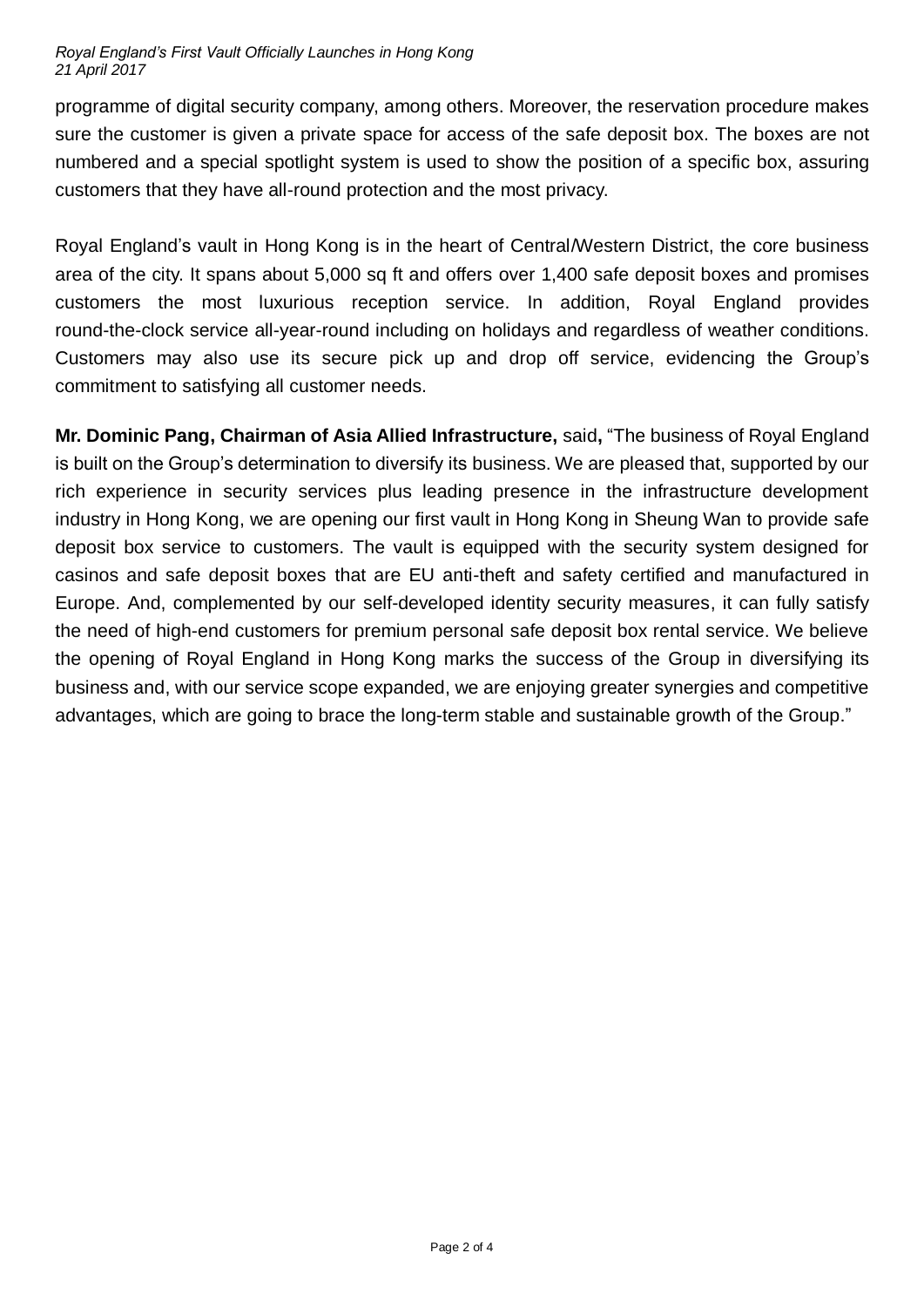*Royal England's First Vault Officially Launches in Hong Kong 21 April 2017*

#### Photo 1:



Mr. Domnic Pang, Chairman of Asia Allied Infrastructure and management attended the opening ceremony

Guests from left to right: Mr. Steve Tam, Director of Royal England; Mr. Martin Shea, CFO of Asia Allied Infrastructure; Mr. Michael Wong, Chairman and Managing Director of City Services Group; Mr. Dominic Pang, Chairman of Asia Allied Infrastructure; Mr. Clement Kwok, Managing Director of Asia Allied Infrastructure; and Mr. Ray Li, Director of Royal England

Photo 2:



The Royal England vault is equipped with Special Lighting System to indicate the position of each safe deposit box rather than conventional numbering system